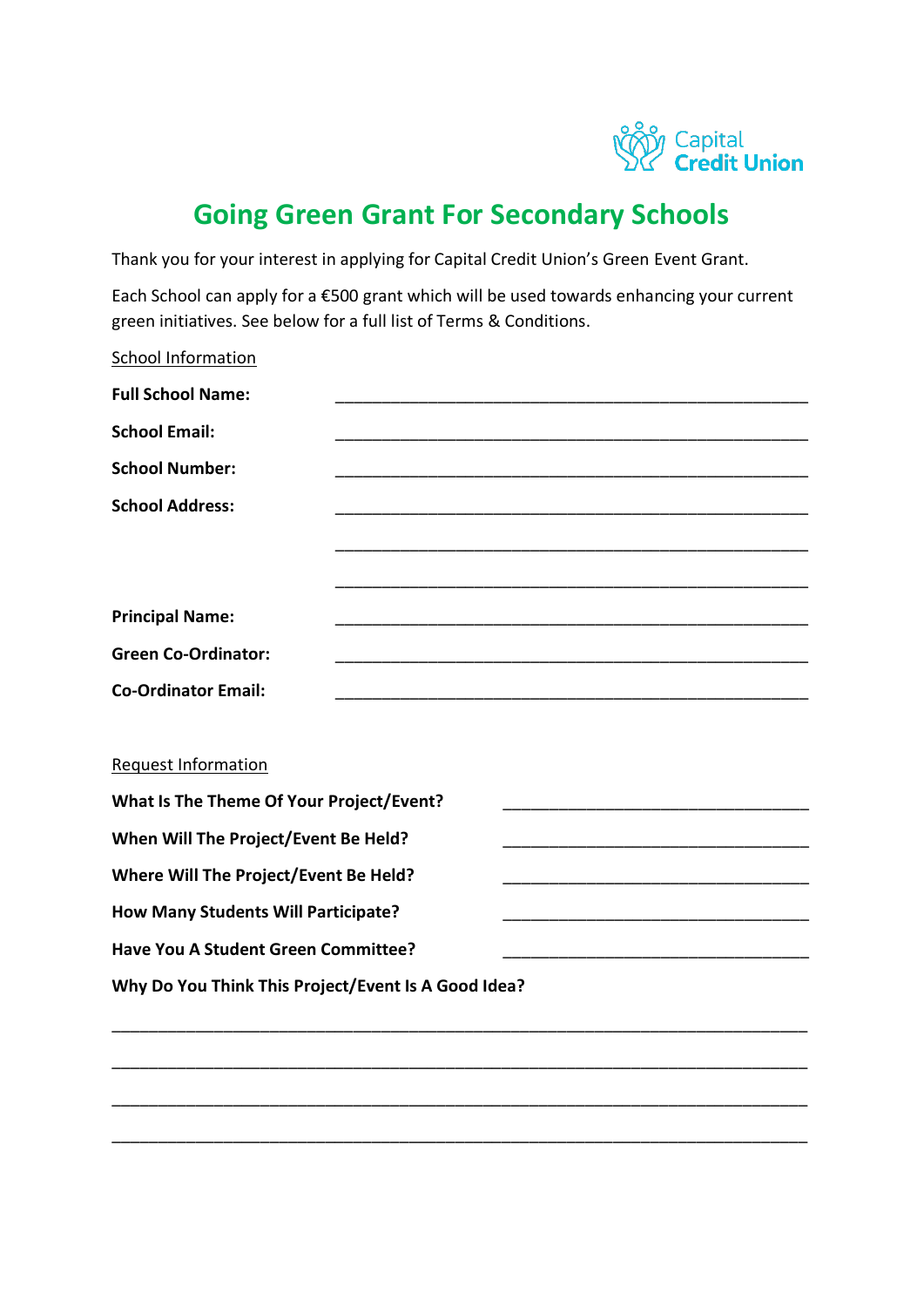| What Do You Hope To Achieve From This Event?                                                                                                                             |  |  |  |  |
|--------------------------------------------------------------------------------------------------------------------------------------------------------------------------|--|--|--|--|
|                                                                                                                                                                          |  |  |  |  |
|                                                                                                                                                                          |  |  |  |  |
|                                                                                                                                                                          |  |  |  |  |
|                                                                                                                                                                          |  |  |  |  |
| Does Your School Have Experience In Hosting Green Projects/Events?                                                                                                       |  |  |  |  |
|                                                                                                                                                                          |  |  |  |  |
| Why Do You Want Capital Credit Union Involved?                                                                                                                           |  |  |  |  |
|                                                                                                                                                                          |  |  |  |  |
|                                                                                                                                                                          |  |  |  |  |
|                                                                                                                                                                          |  |  |  |  |
| How Can Capital Credit Union Engage With Your Project/Event?                                                                                                             |  |  |  |  |
|                                                                                                                                                                          |  |  |  |  |
|                                                                                                                                                                          |  |  |  |  |
| <b>Have You Any Other Comments?</b>                                                                                                                                      |  |  |  |  |
|                                                                                                                                                                          |  |  |  |  |
|                                                                                                                                                                          |  |  |  |  |
| Capital Credit Union may require quotations or proof of purchase for the purposes of the<br>grant. Please confirm you can provide these details.<br>Yes $\Box$ No $\Box$ |  |  |  |  |
| Signed:                                                                                                                                                                  |  |  |  |  |
| Print Name:                                                                                                                                                              |  |  |  |  |

Date: